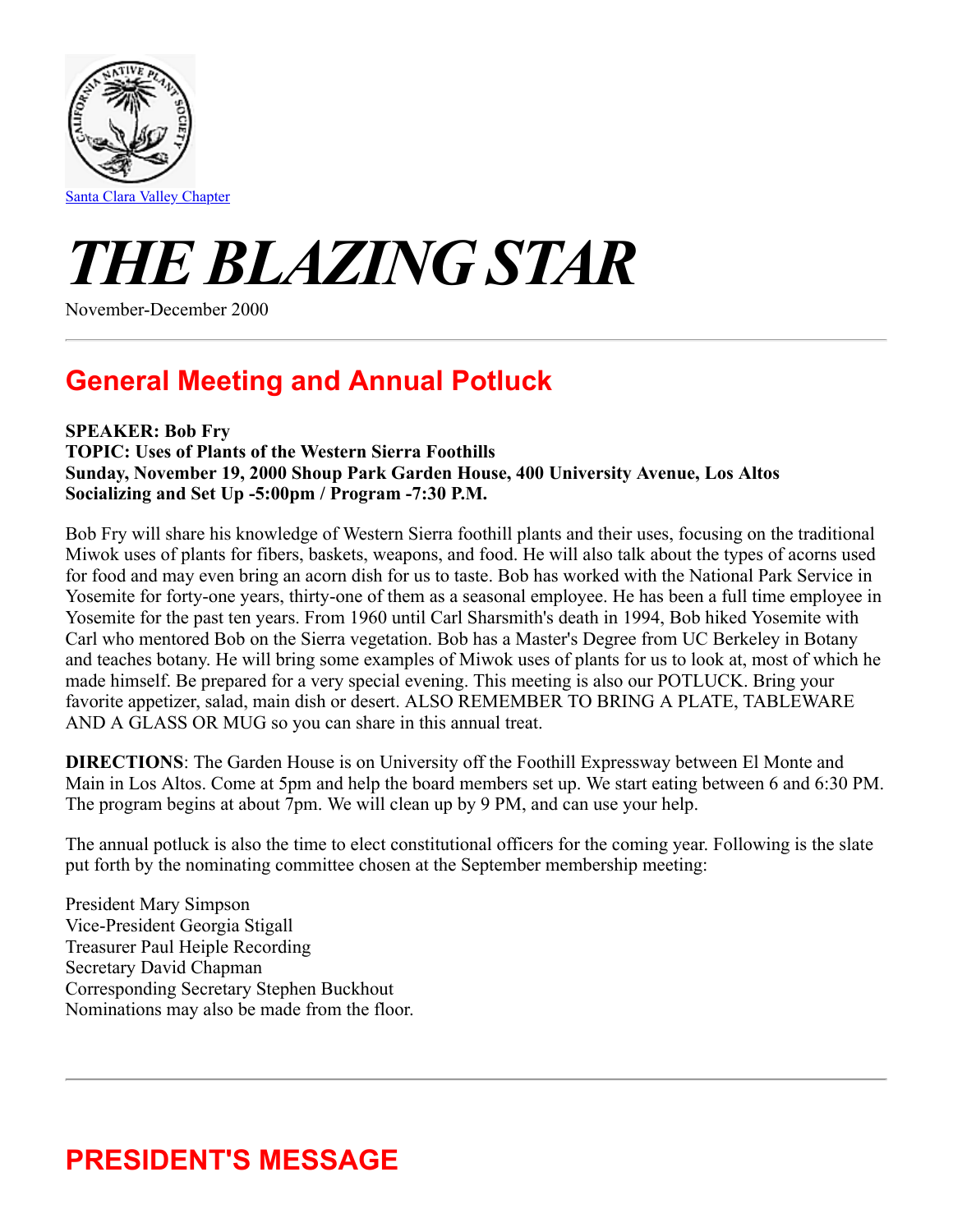There has been much news, both happy and sad, in the past few weeks. We returned from England to find at the top of our mail stack the news of the tragic accidental death of Betsy Crowder. She was a former board member of our chapter, a director of the Midpeninsula Regional Open Space District, an outstanding environmentalist and a dear friend. She will be greatly missed.

As an organization we completed our first comprehensive strategic plan, this October, under the able guidance of Stephen Buckhout. This plan will guide us in the coming years. We are about to release a full color brochure and begin a series of public presentations on the rare and endangered plants and animals in the serpentine areas of Coyote Ridge south of San Jose. The nominating committee has provided us with a full slate of officers for the coming year. At its October meeting the chapter board voted a donation of \$500 to Peninsula Open Space Trust, in memory of Betsy Crowder. They also approved donations to the Greenbelt Alliance to support the Greenline ballot measure (see article) to the Committee for Green Foothills, to the Stanford Open Space Alliance, and to the Citizen's Committee to Complete the Refuge. This past Saturday, we held our second fall plant sale at Hidden Villa. Record crowds came with boxes and carts, did some serious shopping in this beautiful setting and we surpassed last year's total sales.

On Sunday, another stunning fall day, we attended the Friends of Edgewood annual meeting and picnic and I was surprised, and delighted, to be called forward by Ranger Ricardo Trejo to accept, on behalf of the chapter, an award from the San Mateo County Parks and Recreation Department, It read "Recognizing California Native Plant Society Santa Clara Valley Chapter for their volunteer contribution to the exotic weed management program and grant donation for the Bay area checkerspot butterfly assessment program."

Don Mayall

### **CHAPTER ACTIVITIES**

### **GARDENING WITH NATIVES**

We will have a meeting on Thursday, November 9 at 7:30 PM at the DeAnza ESA (see directions below). The agenda will be as follows: Part 1: Jeanne Salander, project coordinator of the Ulistac Natural Area Community Habitat Restoration, will lead a discussion on this important local area that is adjacent to the Guadeloupe River in northern Santa Clara. We will examine a number of unique aspects of the project, such as how this project has woven in community volunteers, the value it provides as a bird migration corridor, the high water table and how it influences planning, and the influence of the historical Ohlone village site located on the property. This site is Santa Clara's only dedicated wildlife open space preserve. Part 2: I thought we might all enjoy bringing in photos and other tidbits from our gardens to share with the group. This would be a good opportunity to share successes and failures as well as general plant knowledge. Also, bring any questions you may want to pose to the group about particular plants, gardening methods, mulches, etc. Directions: The De Anza ESA is next to the tennis courts on the back (McClellan Road) side of the De Anza campus located near highways 85 and 280 in Cupertino. Park for free in the gated driveway between the ESA and the baseball field if there's room, or bring 8 quarters for the tennis court parking lot. If you need a map, see<http://www.deanza.fhda.edu/campusmap/campusmap.html> or call Stephanie Mangels (408.629.8004 or [stephmangels@hotmail.com\)](mailto:stephmangels@hotmail.com). You might consider bringing a flashlight for the trip from either parking area, especially if the tennis court lights are not lit. New members are always welcome! Contact Stephanie Mangels at [stephmangels@hotmail.com](mailto:stephmangels@hotmail.com) or 408.629.8004 to be added to the newsletter mailing list, provide input, or receive more information!

### **CAPE IVY REMOVAL: LOS GATOS TRAIL**

Saturday, November 4, 10 A.M. We have nearly completed removing the Cape Ivy patch from the Los Gatos Creek Trail, just below Vasona Dam. We will hold one final work party on Saturday, November 4 at 10 A.M., and then will switch to informal sessions to pull up resprouts. The remainder of the patch is among poison oak, so wear a long-sleeved shirt and gloves. Directions: from Hwy 17 southbound, take the Lark Avenue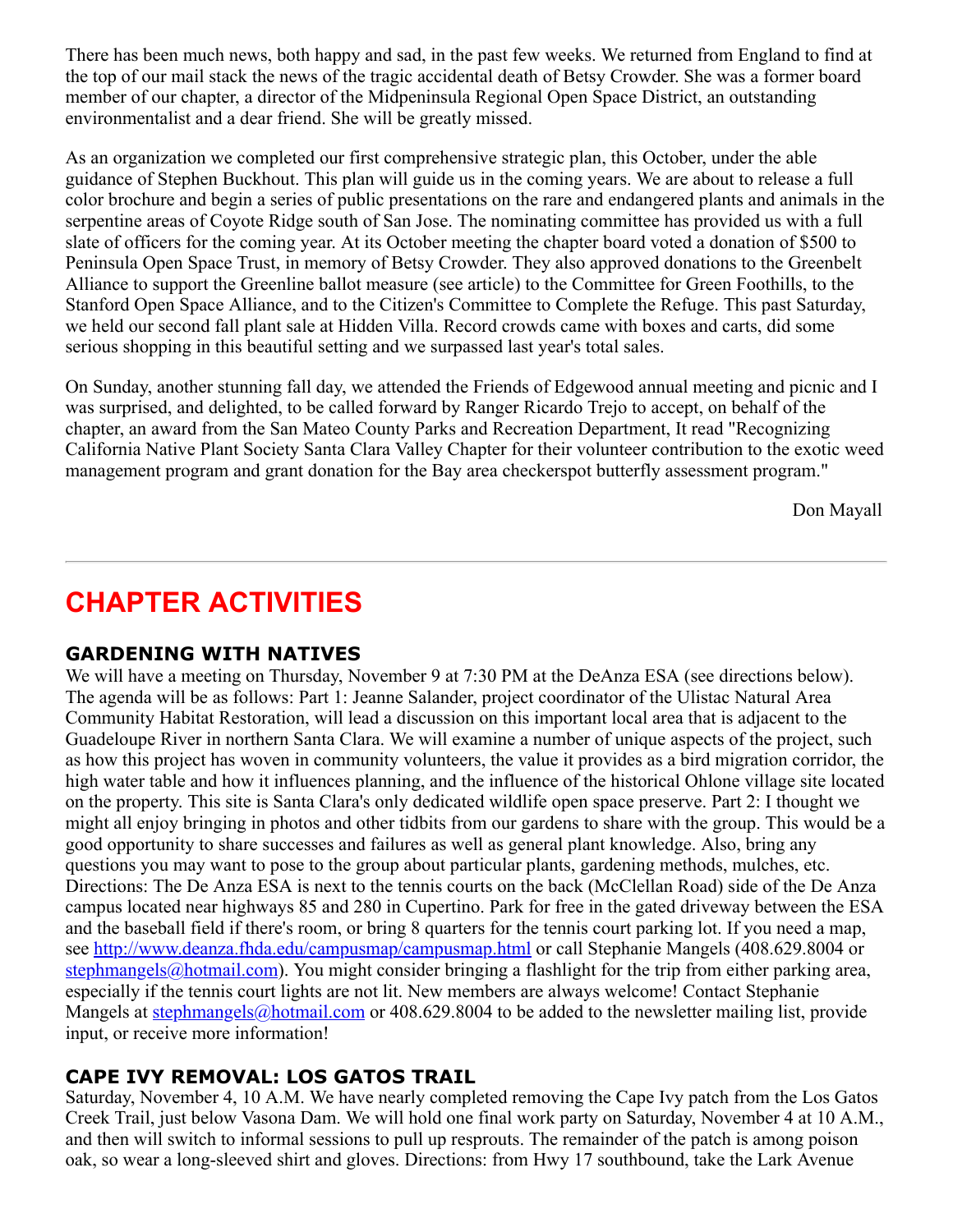exit. Proceed straight through the intersection onto Garden Hill Drive. Follow it as it curves left, then right. Proceed 0.2 miles south, then park in the residential area as you approach a leftward bend. The locked gate on the right is the entrance to Los Gatos Creek Trail; head down and follow the trail to the right. The Cape Ivy patch is about 100 yards below the dam. From Hwy 17 northbound, take the Lark Avenue exit, turn left onto Lark Avenue and cross the freeway, then turn left at the first light onto Garden Hill Drive and follow the above directions. For details, or to help with resprout removal later, call David Chapman at (408) 296-3587, email [dchapman@aimnet.com](mailto:dchapman@aimnet.com) or Don Thomas at (831) 336-3224, email don e thomas@yahoo.com. There are other patches of Cape Ivy along the creek and we may work on them as well next year.

### **RESTORATION DAYS IN FOOTHILLS PARK**

Cooler weather should bring some rain and make it easier to remove the Broom that is regenerating. The Blue oaks look much better when freed of their intrusive invaders and there are now a few seedling oaks for the next generation. Call Ellie Gioumousis at 650 494-6276 for more information. We will meet at 9 am in the Orchard Glen picnic area on: Saturday, November 18 Sunday, November 26 Saturday, December 2 Sunday, December 10

### **ULISTAC NATURAL AREA COMMUNITY HABITAT RESTORATION**

Fall Planting Days: 10AM to 2PM (all weather except heavy rain) Saturday, November 11 Saturday, November 18 Saturday, December 2 Saturday, December 9 Join Jeanne and Chris Salander in working on a California native plant restoration. Tasks include wildlife surveys, site preparation, watering, and planting. Dress for the weather, hat and sunscreen, lunch and liquid. To reach Ulistac from 101 take the Montague Expressway north past the agnews site to Lick Mill Blvd. Turn left on Lick Mill; go past the stop sign at Hope St. Ulistac is on your right; enter through the metal gate. You can also get there on the light rail line. Info 408.293.6885

### **PHOTOGRAPHY GROUP**

Our next meeting will be Monday, November 6 at 7:30PM at the Peninsula Conservation Center. In December, we will meet on the 4th for a potluck. To get more details or to join the group please call Sonja Wilcomer at 650.494.0104.

### **CHAPTER FIELD TRIP PLANNING MEETING**

Interested in providing ideas or sponsoring upcoming field trips? Join others on November 14 at 7pm at 256 E. Hamilton Avenue, Suite B, Campbell. Details call Mary Simpson 408.370.2177.

### **SECOND ANNUAL AÑO NUEVO PICNIC**

On January 1, 2001 consider a hike and picnic at Año Nuevo State Park with fellow CNPS members. Last year everyone enjoyed the coastal prairie and sea cliff vegetation and a few views of marine mammals. For meetings time and more information contact Georgia Stigall 650-941-1068.

### **SANTA CRUZ CYPRUS FIELD TRIP**

Meet at Portola Park Headquarters on November 12 at 9am. Bring a lunch and water and come to hike. Limit of 15 people. Details call Paul Heiple 650.854.7125.

### **ANNOUNCEMENTS**

### **LOOKING AHEAD TO THE 2001 WILDFLOWER SHOW**

For the next Wildflower show April 28-29, 2001, we need more of a team effort than One Person In Charge Of Everything. We're halfway there:

Ellie Gioumousis has graciously volunteered to take care of all dealings with Foothill College, including show setup and takedown. oDavid Chapman has equally graciously volunteered to be the plant collector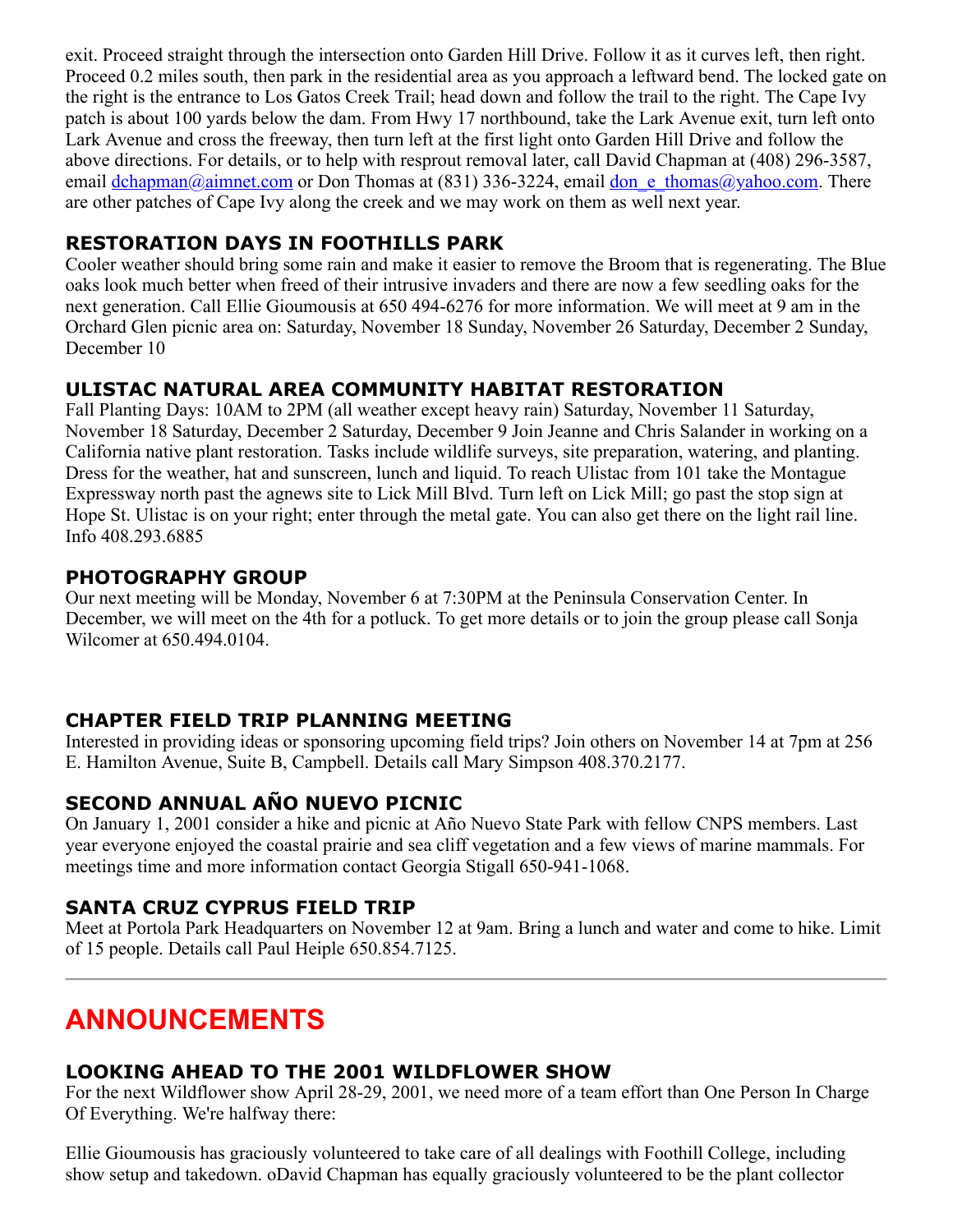captain. We still need the following; each of these can be done by one person or by a team:

Postermeister: Starting this month: tap an artist in the chapter who hasn't already done a poster to create one for the 2001 show (list, examples, & instructions provided); make sure the poster materials get to the printer by early February (instructions provided, such as quantities needed); distribute posters & flyers at March general meeting

Keyer Captain: call former & prospective keyers (list provided) to schedule them; on setup Friday, arrange the keying room (instructions provided); during show, make sure keyers have what they need  $\&$  room stays organized; supervise or help during takedown

Greeter Table Chair: Ruth Buneman has been doing a wonderful job in this capacity for several years now. Would she be willing to do this again? Would she like an apprentice? It would also be nice to have someone willing to be the nominal in-charge person; this could be half-day stints (e.g., Sat 9-12, 12-4; Sun 10-1, 1-4), just a point person to answer questions for visitors & volunteers. For more details on any of these above, call the former wildflower show chair, Carolyn Curtis, 650-856-2636 (ccurtis@netcom.com). These are all discrete, finite, time-limited tasks that are essential to the smooth functioning of our number one outreach event!

### **YES ON MEASURE K**

Protect The San Jose Hills The Santa Clara Valley Chapter of CNPS voted to endorse Measure K on the November ballot of residents of the City of San Jose. Voting Yes on K will lock in San Jose's existing greenline, which prevents sprawl in the hillsides, farmlands and Baylands. This is an essential ingredient in our strategy of preserving the rare and endangered serpentine endemic species on Coyote Ridge and elsewhere above Coyote Valley. Measure K is necessary to strengthen the Greenline, and guarantee that it is not gutted by a pro-development City Council; The Council faces tremendous political pressure from development interests, who want to overturn the Greenline.

Measure K will ensure that **ONLY A VOTE OF THE PEOPLE** can change the Greenline policy.

Measure K is also endorsed by: Sierra Club-Loma Prieta Chapter, Silicon Valley Manufacturing Group, Affordable Housing Network, Santa Clara County League of Conservation Voters, & Homebuilders Association of Northern California, Assemblyman Mike Honda, Senator Byron Sher, Greenbelt Alliance, Committee for Green Foothills, SEIU Local 715, Bay Area Action,and many others.

You can also get more information about Measure K by visiting the website at [http://www.sanjosegreenline.net](http://www.sanjosegreenline.net/) To get involved,contact Autumn Bernstein, Campaign Coordinator at (408) 983-0539 or [abernstein@greenbelt.org](file:///G:/Vivian/Documents/abernstein@greenbelt.org)

### **VOLUNTEER TO RESTORE LOS ALAMITOS CREEK**

On November 18 the Friends of Los Alamitos Creek will gather high school students and members to install 75 native plants as part of a streambank restoration project. If you want to help guide a small group in the planting effort please contact Lilah Freitas at 408-997-6383.

### **REPORT ON SUDDEN OAK DEATH MEETING**

Within the past five years, large numbers of live oaks (*Quercus agrifolia*), tanoak (*Lithocarpus densiflorus*) and black oak (*Q. kelloggii*) have been dying in coastal areas of Central and Northern California. David Rizzo of UC Davis has recently identified the disease as a previously unknown species of the fungus Phytophthora, in the same genus as the fungus that caused the Irish potato famine. If the disease, now referred to as "Sudden Oak Death", continues to spread, it could potentially devastate forest ecology and ecosystems in California. To address these issues, a statewide meeting on "Sudden Oak Death" was held in Felton (Santa Cruz County) on August 10th 2000. Attending were representatives from the California Forest Pest Council, the California Department of Forestry, the Marin County Fire Department, the National Park Service, and researchers from UC Davis, UC Berkeley, and Marin County Cooperative Extension. Kim Hayes and Annie Murphy from CNPS also attended. Susan Frankel, a plant pathologist with the Forest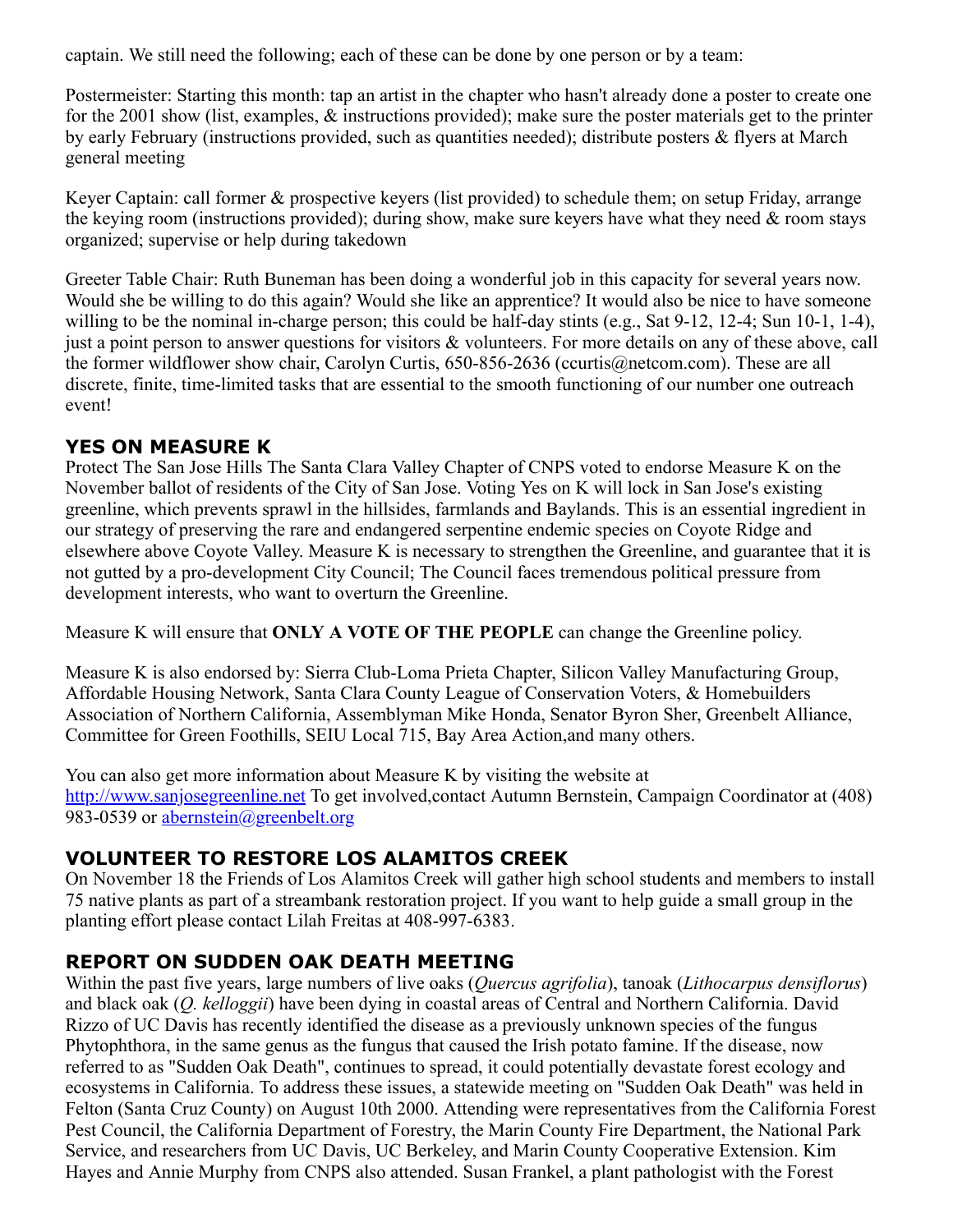Service chaired the meeting. Concern about "Sudden Oak Death" varied by group. For example, a resolution from the California Pest Council, stated that the loss of oaks decreased watershed and aesthetic values, created hazards in recreation areas, and decreased property values, but also suggested that "oaks and tanoaks are recognized as weed species and need to be managed in conifer timber production areas". Representatives from the California Dept. of Forestry expressed concerns about increased fire risk. Pavel Svihra and Nicole Palkovsky of the UC Cooperative Extension discussed educating homeowners and arborists about how to properly manage dead and diseased trees on their own property. Several UC researchers outlined what is known about the disease, and what the priorities are for future research. Pavel Svihra first discovered the disease symptoms in Mill Valley in Marin County in 1995. Presence of the disease has been confirmed in Marin, Monterey, Napa, Santa Cruz, and Sonoma counties, in areas within 20 miles from the coast. Dave Rizzo of UC Davis is currently researching basic questions about the biology of the fungus. Is the fungus airborne, or spread by splashing water or through the soil? Can bark beetles or ambrosia beetles spread the disease? Does the fungus survive in dead wood, in the soil, or in leaf litter? Is the fungus an exotic species that recently arrived in the area, or is it a native species that has become active due to changing environmental conditions? CNPS was the only specifically conservation -oriented organization represented. Kim Hayes of CNPS brought up several concerns related to the ecology of the oaks and recommended that a representative from a conservation organization be included on the board of the committee.

A future meeting of the task force was scheduled for October 18 to form specific committees to address the issues of monitoring, management, fire prevention and protection, research, and education. Given the lack of other conservation organizations at the first meeting, CNPS could play a vital role in keeping issues of oak ecology and preservation as primary issues for the task force. For updated information on Sudden Oak Death and the task force, check the website:<http://www.suddenoakdeath.org/>

Annie Murphy (Annie is a graduate student in environmental studies at San Jose State University and has been a chapter intern this past summer, assisting the Coyote Ridge committee and reviewing local CEQA notifications).

### **SUPPORT EDGEWOOD INTERPRETIVE CENTER**

The Santa Clara Valley Chapter of CNPS has a strong history of supporting Edgewood County Park and Natural Preserve. Members were the first to recognize the rich and diverse flora of the park's serpentine grassland and they led the charge to protect the site from being developed as a golf course. The chapter was also a leader in the effort to permanently protect the park as a "natural preserve."

CNPS volunteers have also spent many hours in the park, leading wildflower hikes and helping eradicate invasive non-native plants. Now members have another way to continue this commitment to preserve and support good stewardship in the park. You can send a donation to the effort to provide a new facility to support the interpretive, volunteer and research efforts in the park.

The San Mateo County Parks and Recreation Foundation, a organization formed in 1998 to raise money for the County Parks, recently launched their campaign to fund a new interpretive center for the Edgewood County Park and Natural Preserve. The first phase of this campaign is a community-based planning process. The goal is to design a center that fits the character of the park, educates visitors about the sensitive resources and how to preserve them, and meets the needs of park volunteers and staff.

The Santa Clara Valley Chapter is one of three local groups -- Friends of Edgewood and the Emerald Lakes Homeowners Association are the other two -- who are sponsoring a matching grant program for this effort. The Chapter will match up to \$1,250.00 in donations from its members to the San Mateo County Parks and Recreation Foundation for this effort. The campaign will run from mid-October through December.

Donations can be sent to San Mateo County Parks and Recreation Foundation, 215 Bay Road, Menlo Park, CA 94025. For more information, please call Julia Bott at 650-321-5812 or email her at  $julia@supportparks.org.$  $julia@supportparks.org.$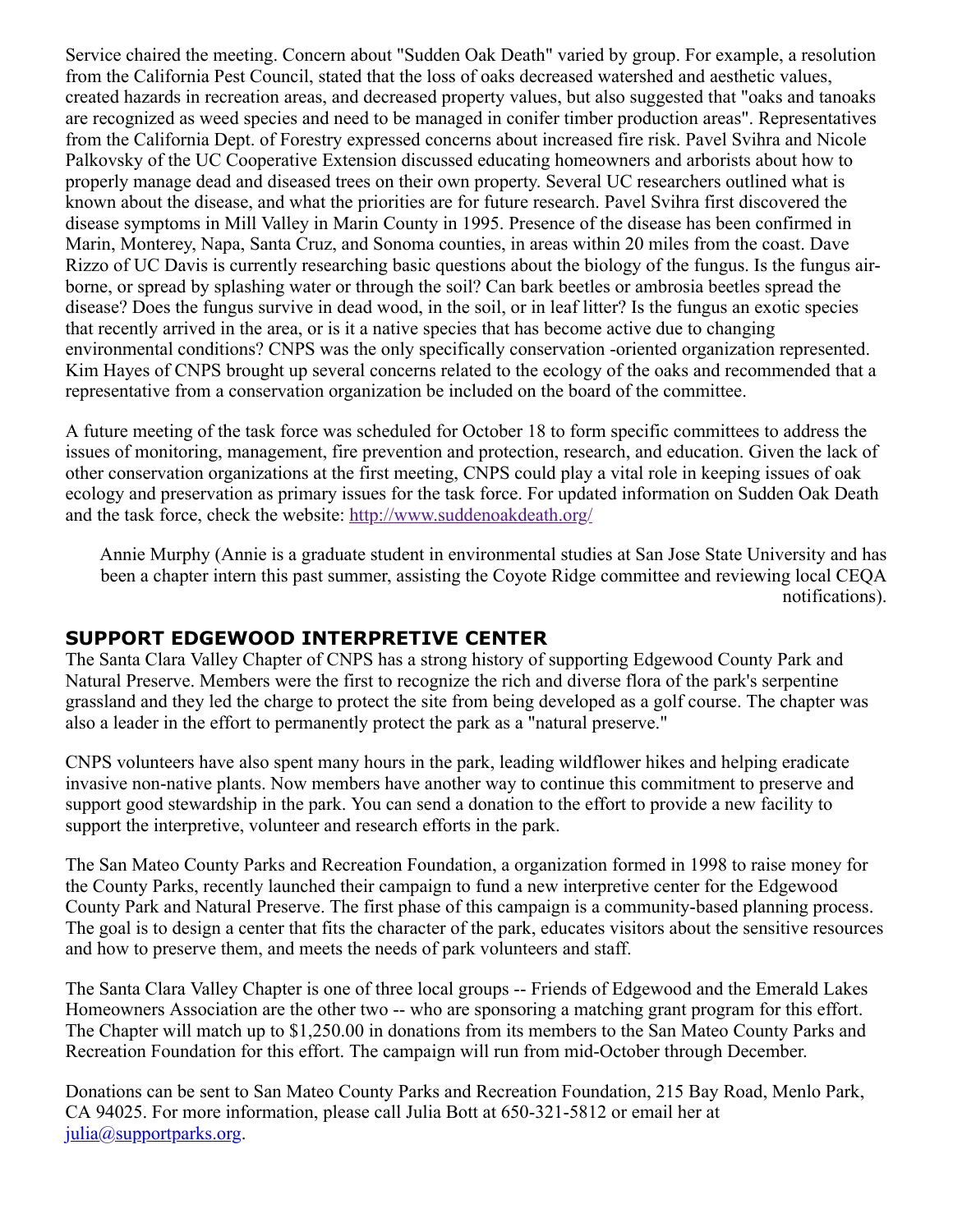### **THE WAYNE RODERICK LECTURES WINTER 2000 - 2001**

Saturday Mornings 10:30 - noon Visitor Center for the Botanical Gardens at Tilden Park Free to the Public (These lectures usually fill to capacity, so come early)

#### **November:**

- 4 East Bay Natural History at First European (Steve Edwards)
- 11 Seed Collecting and Processing (Wayne Roderick)
- 18 Botany of Mount Diablo (Steve Edwards)

#### **December:**

- 2 Yet More Plants and Places in and near the Klamath Mountains (John Game)
- 9 Oroville Table Mountain and Feather Falls (Glenn Keator)
- 16 Plant-hunting in Rock Creek Basin and the Mammoth Lakes Are (Bob Case)

### **RESEARCH UPDATE ON ELEVATED CO2 EFFECTS ON CALIFORNIA GRASSLAND PLANTS**

Since the start of the Industrial Revolution, humans have increased atmospheric levels of carbon dioxide (CO2) by approximately one-third. This global atmospheric change could have profound effects on the Earth's climate system because of carbon dioxide's greenhouse gas properties. Increased CO2 might also affect plant life, since plants use carbon dioxide as "food". I conducted an experiment at Stanford University's Jasper Ridge Biological Preserve to study how increased levels of atmospheric carbon dioxide (CO2) affect California's grassland ecosystems. My work benefited greatly from a research scholarship I received from the Santa Clara Valley Chapter of the California Native Plant Society.

Like scientists before me, I found that a plant community containing *Hemizonia congesta* (a native California plant commonly called tarweed) and a widespread exotic grass, *Avena barbata*, had wetter soil under elevated CO2. This result is usually explained by "water use efficiency"; plants use water more efficiently when there is more carbon, so more water gets left in the soil. Perhaps because of the increased soil moisture, plants growing in high levels of carbon dioxide were also doing better by the end of my experiment. Avena plants were larger and more tarweeds survived into the summer.

One surprising result, however, was that tarweeds growing alone (without *Avena* grasses around them) actually had less water available in the soil under increased CO2. Clearly *Avena* and tarweed are responding very differently to an increase in atmospheric carbon dioxide. I am now turning my attention to understanding why these plants behave so differently. My experiment is an important part of our effort to understand how native species interact with global changes and exotic species. Like many projects, it has also raised new questions. I am grateful that the California Native Plant Society has taken an interest in these important studies. Thank you very much for your help.

Lisa Moore (Lisa is a graduate student in the Department of Biological Sciences at Stanford University and a recipient of one of the Santa Clara Valley Chapter Research Scholarship Awards this year)

### **JEPSON HERBARIUM BOTANICAL WORKSHOPS**

Many useful and enjoyable weekend workshops are offered through the Jepson Herbarium. For more information contact Staci Markos or Betsy Ringrose at (510) 643-7008 or visit the website:<http://ucjeps.herb.berkeley.edu/active.html>

Workshops through May listed below:

**Mushrooms** December 8 - 10, 2000 Teresa Sholars Location: Albion Biological Field Station, Albion